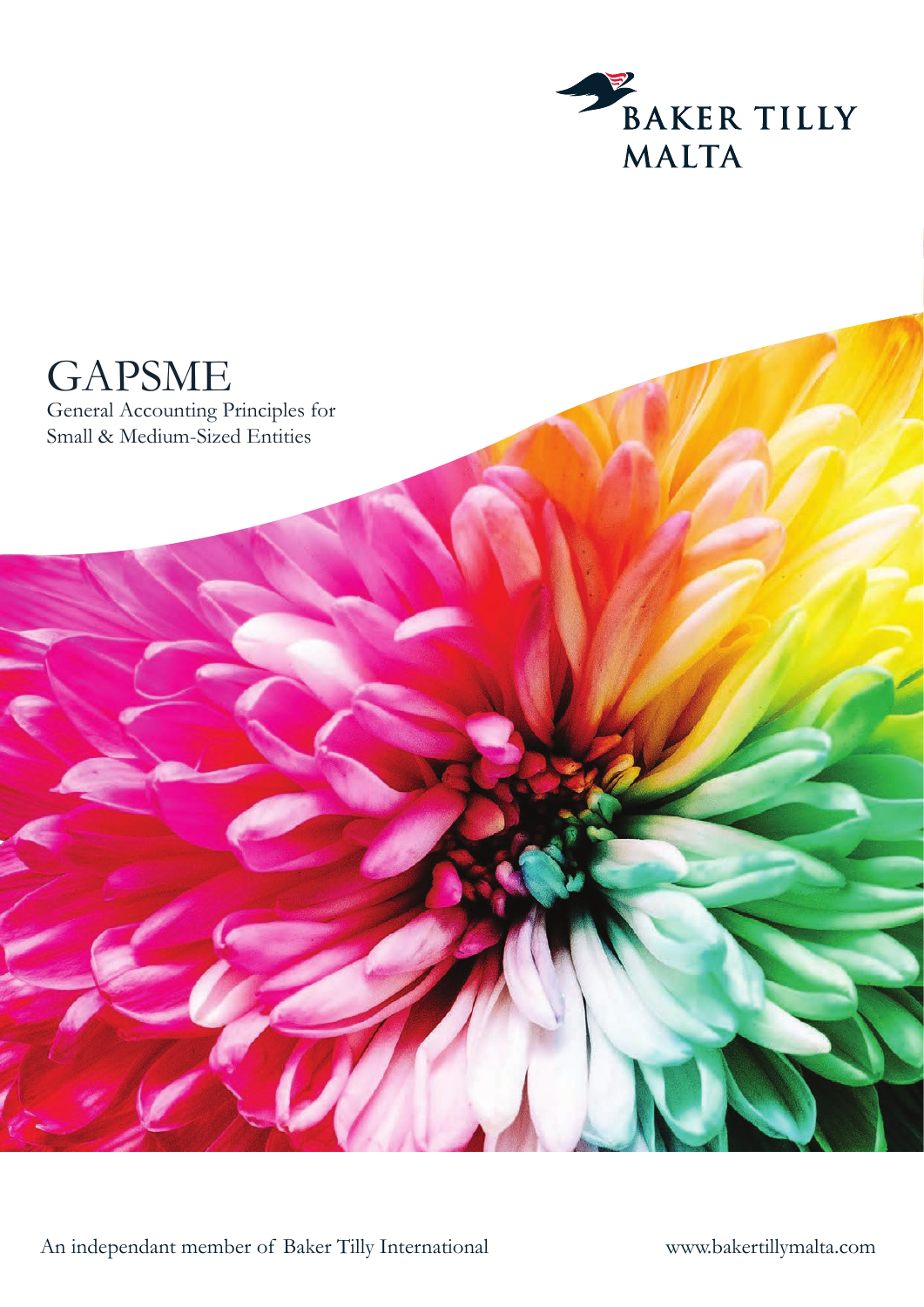

## **The EU Single Accounting Directive & its Relevance to Malta**

The EU Single Accounting Directive 2013/34/EU has brought about a novel set of regulations for financial reporting, replacing the 4th and 7th Directives which amend the financial reporting requirements for both separated and consolidated financial statements. This simplifies the preparation of statutory financial statements for every qualifying business entity classified as a micro, small or medium-sized business.

This development in accounting legislation was a reaction to the common perception that compliance with the 'International Financial Reporting Standards' (IFRSs) as adopted by the EU was too complex and cost-inefficient for such entities to abide by. Furthermore, the newly adjusted Directive acknowledges that the need of users of financial statements vary depending on the size of the entity.

The Maltese economy depends greatly on small and medium-sized entities (SMEs), therefore it is expected that this Directive will have a great impact on local entities and their financial services providers.

The technical accounting aspects of the Directive were altered into the Maltese legal system through Legal Notice 289 of 2015 which introduced the 'General Accounting Principles for Small and Medium-Sized Entities' (GAPSME).

### **Applicability of GAPSME**

GAPSME has become the default accounting framework for SMEs for financial reporting periods starting on or after 1st January 2016, succeeding and replacing the prior accounting framework called 'General Accounting Principles for Smaller Entities' (GAPSE).

Entities qualifying for GAPSME may voluntarily adopt the IFRSs as adopted by the EU as their financial reporting framework, opting out of GAPSME through a resolution of the Board of Directors.

GAPSME is expected to be more widely adopted than GAPSE given the fact that entities are required to satisfy two of the three criteria for two successive accounting periods for eligibility as opposed to all the criteria required by GAPSE. Furthermore, the thresholds for criteria required to qualify for GAPSME have been raised over the thresholds required by GAPSE as listed below:

|                            | <b>GAPSME</b>     | <b>GAPSE</b>       |                    |  |
|----------------------------|-------------------|--------------------|--------------------|--|
|                            | <b>SMALL</b>      | <b>MEDIUM</b>      |                    |  |
| <b>Balance Sheet Total</b> | $\leq$ €4,000,000 | $\leq$ €20,000,000 | $≤$ €17,500,000    |  |
| <b>Total Revenue</b>       | $≤$ €8,000,000    | $\leq$ €40,000,000 | $\leq$ €35,000,000 |  |
| Avrg. No. of Employees     | $\leq 50$         | $\leq 250$         | $\leq 250$         |  |
| Criteria to be satisfied   | $2$ of $3$        | 3 of 3             |                    |  |

Public Interest Entities (PIEs) and large entities fall outside the scope of GAPSME and must therefore adopt the IFRSs as adopted by the EU as their financial reporting framework. PIEs include entities which are listed, credit institutions and insurance principals.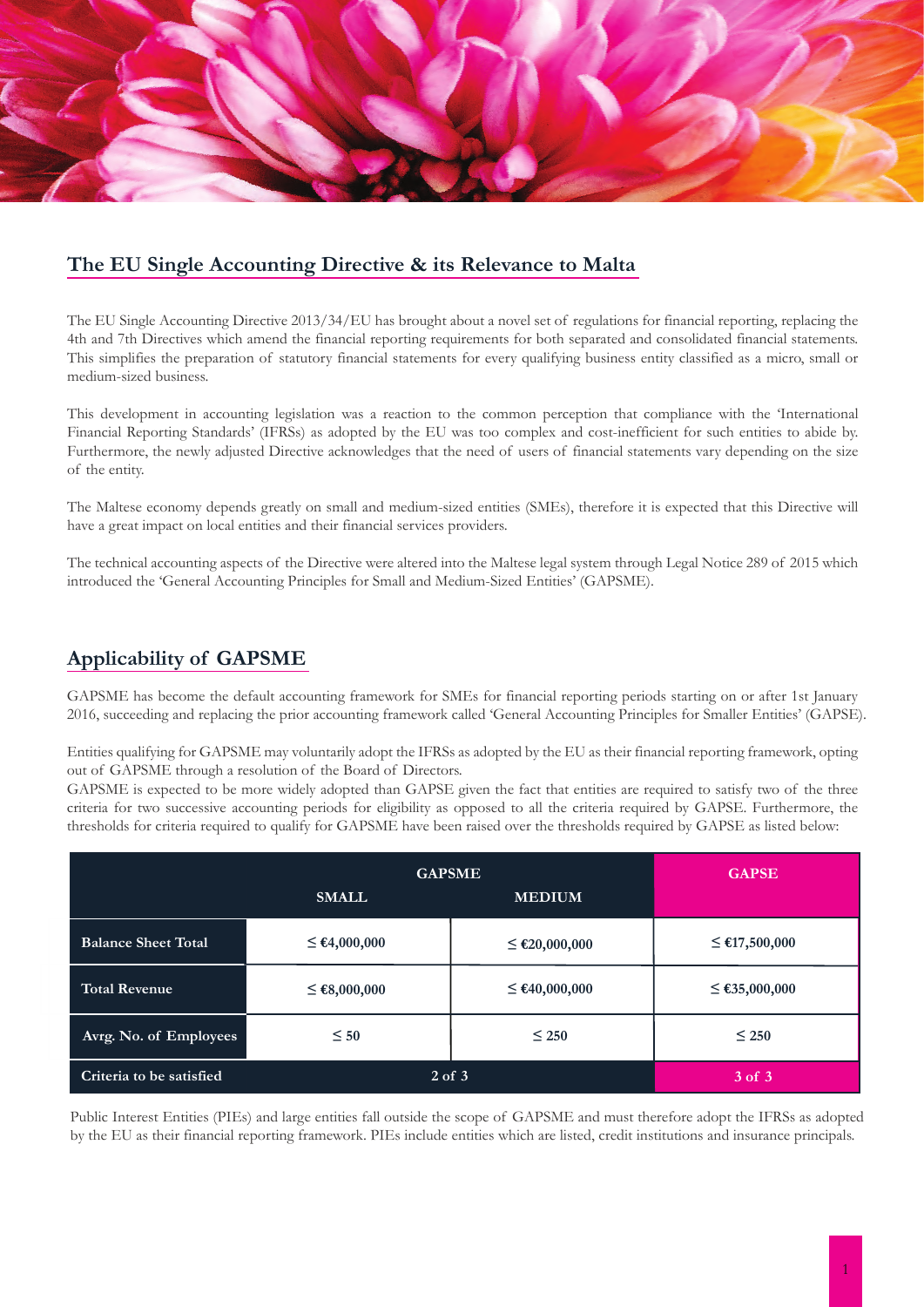

# **The Impacts of GAPSME**

#### **Changes in Recognition & Measurement Criteria**

GAPSME incorporates an individual set of recognition and measurement principles for small and medium-sized entities consistent with the Directive 2013/34/EU requirements. The pervasive initial recognition and subsequent measurement model under GAPSME is the cost model. Nonetheless entities may opt to measure all financial instruments other than derivative contracts by either using the cost model or the amortised cost model as their applicable accounting policy, including in a number of circumstances where fair value measurement is required under IAS 39.

The revision of recognition and measurement criteria set out under GAPSE stemmed from the need for a more faithful representation of the intrinsic value of financial instruments. GAPSME further addressed certain matters which were either absent or no longer suitable in GAPSE, such as, the definition of amortised cost, new hedge accounting rules, and the revocation of the option not to recognise derivatives on the entity's balance sheet.

Furthermore, GAPSME allows subsequent measurement on a historical cost basis for key balance sheet items. This is a divergent feature of the framework when compared to the IFRSs as adopted by the EU.

#### **Presentation & Disclosure Requirements**

A major overhaul to the presentation and disclosure requirements transpired from the Directive 2013/34/EU, notably in the content of the financial statements required by small entities as exhibited in the table hereunder:

|                                       | <b>Small Entities</b> | <b>Medium Entities</b> |  |  |
|---------------------------------------|-----------------------|------------------------|--|--|
| Directors' Report                     |                       |                        |  |  |
| <b>Balance Sheet</b>                  |                       |                        |  |  |
| Income Statement                      |                       |                        |  |  |
| <b>Statement of Changes in Equity</b> |                       |                        |  |  |
| <b>Statement of Cashflows</b>         |                       |                        |  |  |
| Notes to the Financial Statments      |                       |                        |  |  |

GAPSME outlines the minimum disclosure requirements and subsequently lists any additional disclosures required to be made by medium entities. Small entities are required to prepare a limited number of disclosures in the notes to the financial statements when being compared to medium-sized entities, and are only required to disclose enough information for users to get a better understanding of the figures making up the financial statements.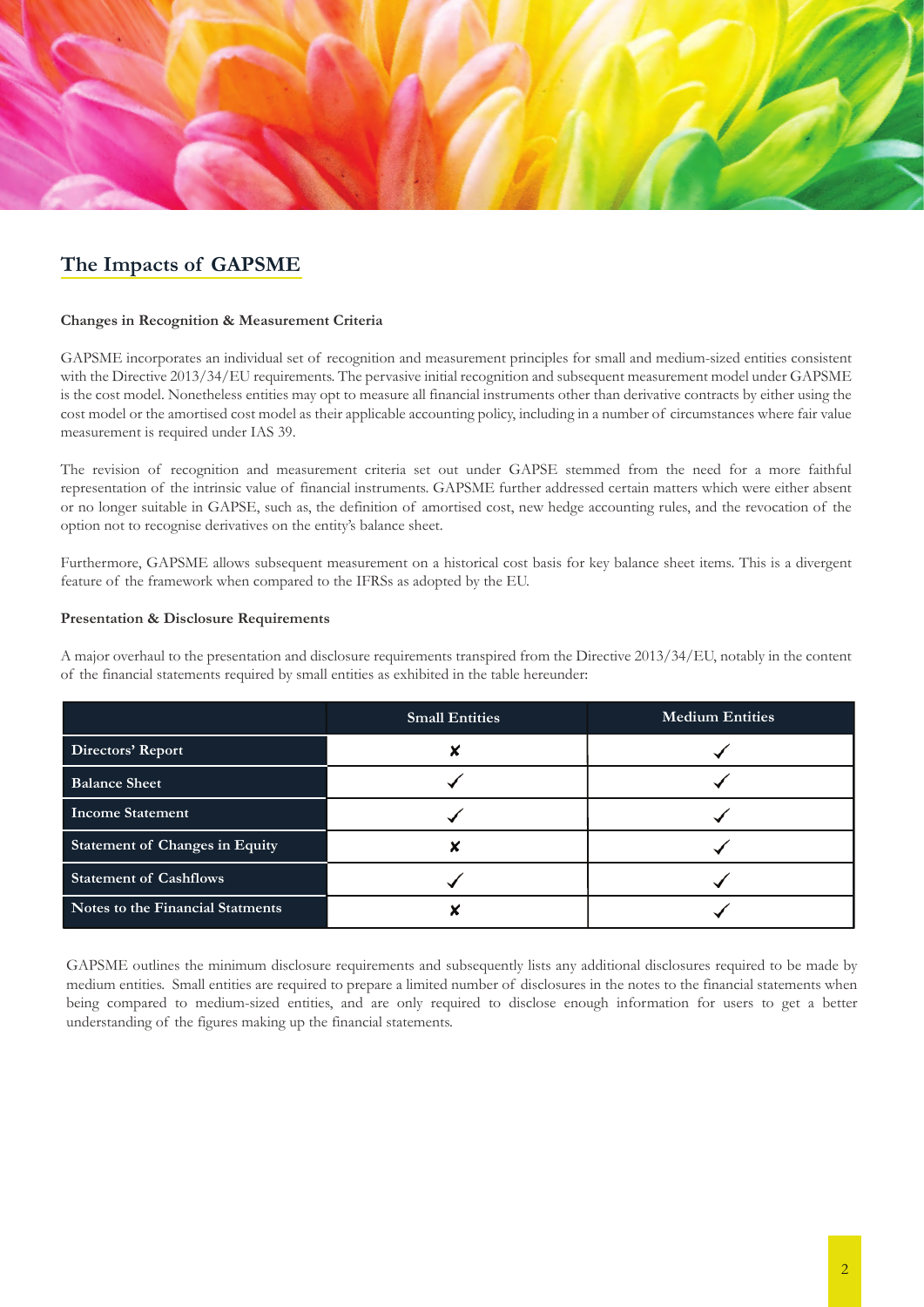

## **Consolidation Exemptions**

According to the Directive 2013/34/EU, the thresholds classify a group as small, medium-sized or large by reference to two consecutive accounting periods whereby a group may satisfy the required criteria on the basis of either the net or the gross figures as exhibited in the table hereunder:

|                            | <b>Small Groups</b> |                                          | <b>Medium Groups</b>       |                              | <b>Large Groups</b> |             |
|----------------------------|---------------------|------------------------------------------|----------------------------|------------------------------|---------------------|-------------|
|                            | <b>Net</b>          | <b>Gross</b>                             | Net.                       | Gross                        | <b>Net</b>          | Gross       |
| <b>Balance Sheet Total</b> | $<$ €4.0 m          | $\leq \text{\textsterling}4.8 \text{ m}$ | €4.0 m<br>⋗<br>$≤$ €20.0 m | $\geq$ €4.8 m<br>$≤$ €24.0 m | $> €20.0$ m         | $> €24.0$ m |
| Total Revenue              | $<$ €8.0 m          | $\leq \text{\textsterling}9.6 \text{ m}$ | €8.0 m<br>≥<br>$≤$ €40.0 m | €9.6 m<br>⋗<br>$≤$ €48.0 m   | $> €40.0$ m         | $> €48.0$ m |
| Average No. of Employees   | < 50                | < 50                                     | $50 \le x \ge 250$         | $50 \le x \ge 250$           | > 250               | > 250       |
| Criteria to be satisfied   | $2$ of $3$          |                                          | $2$ of $3$                 |                              | $2$ of $3$          |             |

\* In relation to the aggregate figures for the balance sheet total and total revenue, "net" means with the set-offs and other adjustments required for the preparation of consolidated financial statements and "gross" means without those set-offs and other adjustments.

GAPSME exempts small groups from preparing consolidated financial statements. Furthermore, in the circumstance where the parent company is itself a subsidiary company and its own parent company prepares and publishes consolidated financial statements with the Registry of Companies, the entity will be exempt from preparing consolidated financial statements.

### **Related Amendments to the Companies Act**

Amendments to the Companies Act (Chapter 386 of the laws of Malta) emanated as a resulted of the introduction of GAPSME in order to be in line with the requirements of the EU Single Accounting Directive 2013/34/EU.

The major amendments to the Companies Act are the following:

- The revocation of the option to prepare abridged financial statements.
- The exemption for small companies from preparing a directors' report.
- The revision of the thresholds for small companies to be deemed as such so that these thresholds now match the ones in GAPSME.
- The removal of the exemption from the requirement to prepare consolidated financial statements applicable to financial holding companies.
- The elimination of the option to extend the filing deadline of financial statements of businesses carrying out or having business interests to the extent of more than 90% outside Malta with the Registry of Companies up to 18 months.